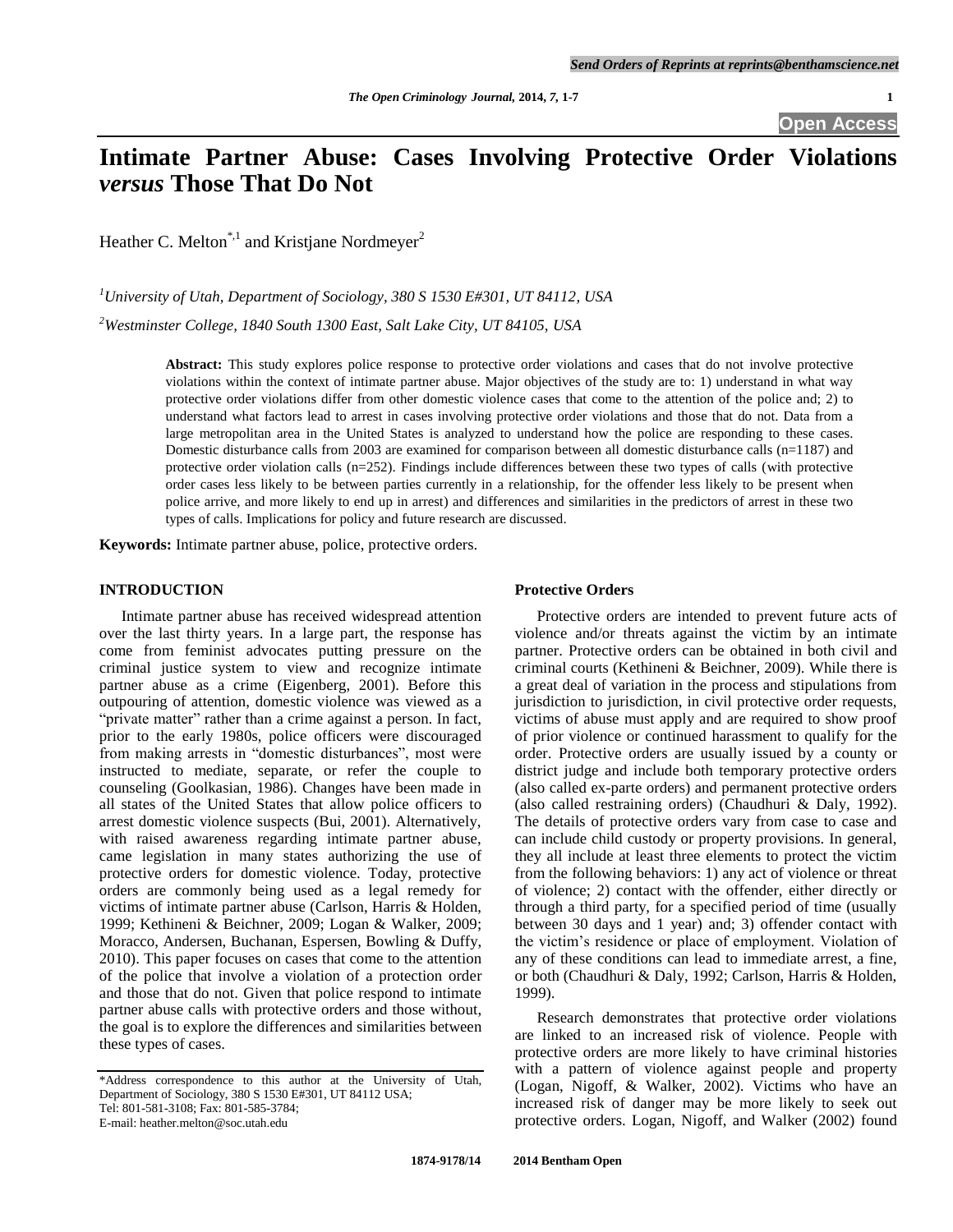that two in three stalkers had a protective order in place either before or after their stalking charges. Stalking is linked to an increased risk of violence and lethality. Because stalking behaviors lead a person to seek a protective order out of fear for safety and may be accompanied by severe physical abuse, sexual abuse, or threats, a violation of a protective order may potentially be viewed as an indicator of life-threatening behavior. In fact, one in three to four female homicides involves an intimate partner with a past history of stalking (McFarlane, Campbell, Wilt, Sachs, Ulrich & Xiao 1999).

### **Effectiveness**

Research on the effectiveness of protective orders is limited and results are far from definitive. In two older studies, 86-92% of the women reported that the violence had stopped after obtaining a protective order (Kaci, 1994; Keilitz, Hannaford & Efkeman, 1997). A more recent study found that while half the protective orders were violated in their study, when they were it was with significant reductions of violence and abuse. Logan & Walker (2010) also found that victims were less fearful of future harm with a protective order in place and felt the protective order was fairly to extremely effective. Hawkins (2010) found that violence and abuse drastically declined after protective orders were issued. In contrast, two other studies found high rates (32-60%) of re-abuse within 3 months to 1 year of filing a protective order. Differences in definitions of violence, sample characteristics, and participation make it difficult to draw any firm conclusions regarding the effectiveness of protective orders (Gist, McFarlane, Malecha, Fredland, Schlutz & Wilson, 2001).

In fact, research indicates that 80% of women with temporary protective orders (77% with permanent orders) reported contact with the abusive partner within 3 months following the order (Harrell & Smith, 1996). Chaudhrui and Daly (1992) reported lower rates of contact (37%) at two months. Studies that have measured recidivism rates find that during follow-up periods of between 6 months to 2 years, 24%-60% of women report further abuse (Chaudhuri & Daly, 1992; Carlson, Harris, & Holden, 1999). Kingsnorth (2006) found that the presence of a protective order predicted re-arrest for domestic violence with an 18-month follow-up period. In other words, domestic violence offenders who had protective orders in place against them were more likely than those offenders who did not to recidivate. Unfortunately, it is not known whether or not further abuse would have occurred within this time frame, even without a protective order. Harrell and Smith (1996) reported that among women who experienced further problems with the men in the orders, less than half called the police.

Regardless, interviews with victims of violence reveal that the benefits of protective orders may extend beyond legal redress. The court process appears to be empowering for many women. Having their abuser publicly admit to various acts of violence was satisfying for many women who experienced violence in their private lives. Interviews with women who filed protective orders find that 86% reported the orders were "somewhat" or "very" helpful in documenting that the abuse occurred, although fewer than half of the women believed their abusive partner "thought he had to obey" the order (Harrell & Smith, 1996). Other women, however, experienced trauma at having to relive the violence they experienced a public setting and preferred giving the details to a judge in a more private setting (Chaudhuri & Daly, 1992). Some have argued that because they do not involve criminal procedures, the victim may feel safer using these measures to protect themselves than criminal procedures which could cause the offender to retaliate out of anger or retribution (Trinch & Berk-Seligson, 2002; Kethineni & Beichner, 2009).

### **Enforcement**

Research on the enforcement of protective orders also reveals mixed results. Research indicates that domestic violence calls are taken more seriously when there is a protective order in place. Furthermore, the arrest rates are higher for abuse calls that also violate protective orders. Although higher than other domestic violence calls, the arrest rate for protective order violations appears to be low, even in locations known for having aggressive domestic violence policies (Klein, 1996). One study shows that even when arrest occurs, the vast majority are dismissed without jail time or probation or not sentenced in full accordance with state and federal sentencing guidelines (Diviney, Parekh & Olson, 2009; Klein, 1996). In one study, only 18% of arrestees for protective order violations were jailed (Klein, 1996). Moreover, studies in England, Canada, and the United States find that police are reluctant to arrest protective order violations largely due to the fact that they are civil injunctions, rather than criminal injunctions (Rigakos, 1997).

#### **Predicting Arrest**

Related to enforcement of protective orders is the issue of predicting arrest in domestic violence cases. A variety of situational, organizational, and personal characteristics appear to influence arrest decisions. Most studies have confirmed that incident-level factors appear to have the most impact on police response. Specifically, the more severe the violence, if there are injuries, and if there is a weapon present are the incidents more likely to end with an arrest (Bachman & Coker, 1995; Belknap, 1995; Eitle, 2005). Other studies have found conflicting findings on extralegal factors influencing police arrest. For example, some studies have found victim-offender relationship being important (i.e. more likely to arrest if they are not married) (Belknap, 1995), while other studies have found the opposite (Dichter, Marcus, Morabito, & Rhodes, 2011). Some studies have focused on police organizational factors (Chappell, MacDonald, & Manz, 2006; Eitle, 2005; Finn, Blackwell, Stalans, Studdard, & Dugan, 2004) and community factors (Logan, Walker, & Leukefeld, 2001). A protective order in place may be an important variable in terms of predicting arrest.

This current study asks two general questions. First, *in what ways do protective order violations differ from other domestic violence cases?* Are they unique in some way such as likelihood of violence, relationship status of the offender and victim, or demographic characteristics? Protective orders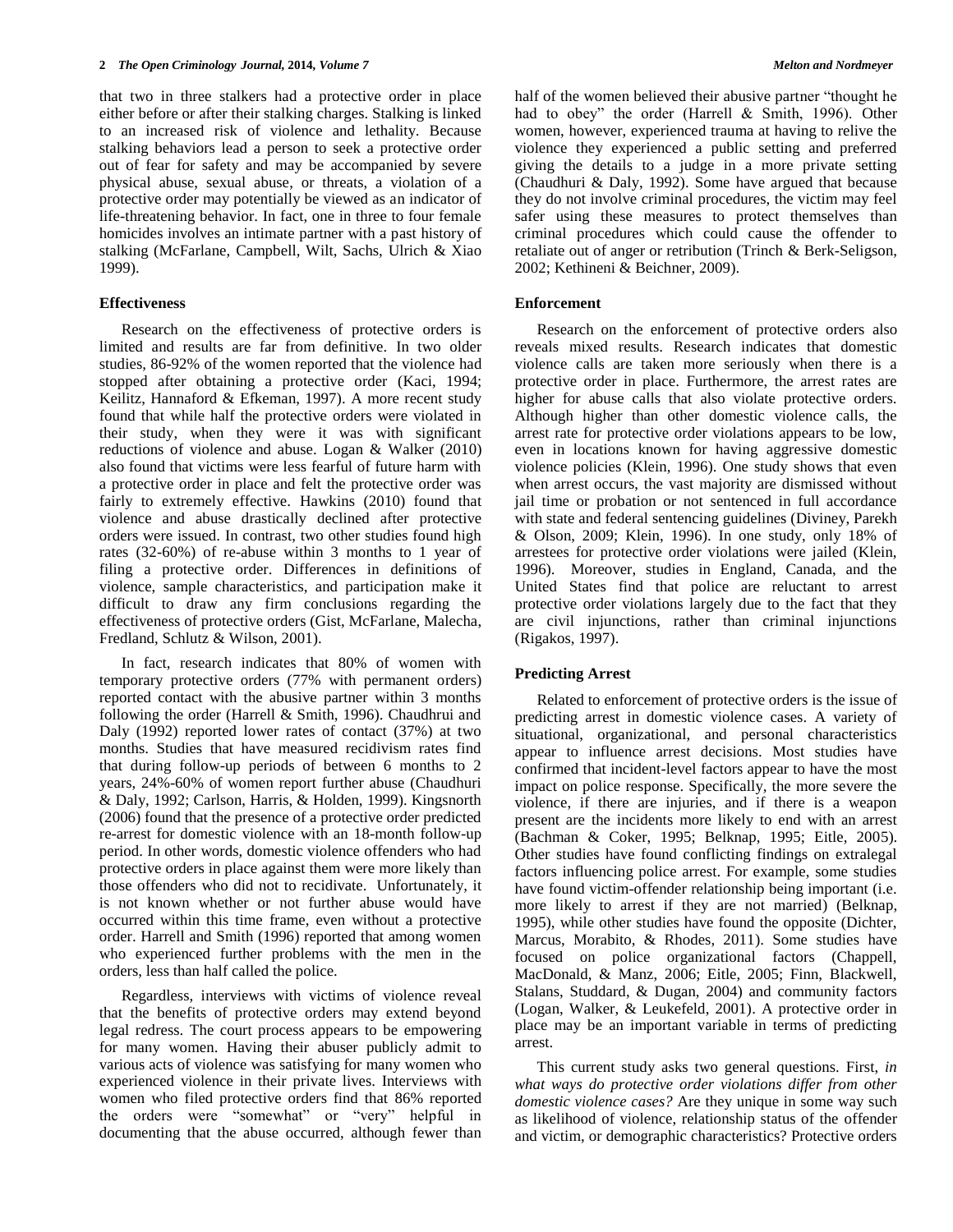are filed by victims with a pattern of threats or violence perpetrated against them by an intimate partner. It would be helpful to know if there are other factors, in addition to a history of violence or threats, that distinguish protective order calls from other domestic violence cases. Given that arrest will be compared in these two groups, this study also addressed the issue of enforcement of protective orders and ultimately, their effectiveness. Second, *what factors predict whether or not an arrest is made comparing those cases with a protective order present to those cases without?* It is important to understand what variables officers consider important when deciding to arrest. Is the type of abuse the deciding factor, or do other factors such as the relationship between the victim and offender, or the presence of the offender predict arrest? Factors to be considered are: relationship to offender and variables related to the incident (types of violence, alcohol or drug use present, offender present when police arrive, and so on). The goal ultimately is to aid police in their response and hopefully better serve victims in their attempts to deal with abuse they are experiencing at the hands of a current or former intimate.

#### **MATERIALS AND METHODOLOGY**

The data used for this paper were a combination of quantitative and qualitative data from a police department in a large, western metropolitan area in the United States. Included were all police-classified domestic disturbance incidents reported to the police in 2003. Data included information entered by the police into check boxes at the time the report was made as well as police narrative recoded by trained researchers. Only cases where the offender and the victim were involved in a current or former heterosexual relationship were included (thus child-parent, parent-child, sibling, roommates, and same-sex relationships were excluded)<sup>1</sup>. Moreover, cases where a protective order was being served, where police were escorting either the victim or offender to pick up possessions, or where multiple parties were involved (i.e. both intimate and non-intimate violence took place) were also excluded. The final study sample was composed of 1439 domestic disturbance cases. Of the 1439 cases of intimate partner abuse, 252 were protective order violations. This subgroup of calls to police is used for comparison purposes throughout the paper.

As stated above, both quantitative and qualitative data were used. The qualitative narrative that the police record after they respond to a call was combined with the already supplied quantitative data and recoded by trained researchers into the data set<sup>2</sup>. The researchers read the narrative and determined the victim-offender relationship, the types of behaviors in the incident, whether or not children were present or witness were present, and so on. Variables recoded in this manner and used in this analysis include: victim-offender relationship (in an intimate relationship at the time of the police response or not in an intimate relationship), offender present at the scene of the incident when police arrived, alcohol or drugs use present, victim scared for safety, evidence of verbal abuse, evidence of threats, presence and type of violence (using a modified Conflict Tactics Scale, CTS—(Straus, 1979), presence of and type of stalking (using the Stalking Behavior Checklist, SBC—(Coleman, 1997), whether or not the offender was

arrested or issued a warrant for their arrest, and whether or not there was a protective order in place at the time of the incident. Each of these variables were coded (0) for no and (1) for yes. Variables included in the quantitative data provided by the police include gender and age of the offender. Descriptive univariate and bi-variate as well as multivariate analysis was employed, including crosstabulations using chi-square and logistic regression.

#### **RESULTS**

Table **1** presents the descriptive variables and the comparison for the two groups examined —those cases involving a domestic disturbance where there was not a protective order *versus* those where there was a protective order in place. Clearly, there are some significant differences between these two groups. First, there were a total of 1187 cases in which there was no protective order in place versus 252 cases in which there was a protective order in place. The cases in which there was no protective order in place were more likely to involve people currently in a relationship  $(\chi^2 = 173.181; p \le 0.001)$ , involve alcohol  $(\chi^2 = 35.839; p \le 0.001)$ 0.001), physical violence  $(\chi^2=145.708; p \leq 0.001)$ , verbal abuse  $(\chi^2 = 83.726; p \le 0.001)$ , evidence that the victim was scared  $\chi^2$ =6.650; p<0.01), and have an offender present when the police arrived  $(\chi^2 = 78.129; p \le 0.001)$ . Those cases involving protective orders were more likely to have an offender and victim not in a current intimate relationship, involve threats to the victim  $(\chi^2=4.033; \ p \le 0.05)$ , have evidence of stalking  $(\chi^2 = 598.852, p \le 0.001)$ , and, perhaps most importantly, were significantly more likely to end up in an arrest compared to those cases where there was no protective order in place  $(\chi^2=24.445; p \le 0.001)$ . In both cases, the offenders were most likely to be male and the means for the offenders were 34.0 and 37.2 respectively with a range from 18-80.

Table **2** presents the results of logistic regression for predicting whether or not the police arrested in each of the groups examined. Once again, there are some group differences. For the group with no protective orders in place, almost all of the variables predicted arrest. There were increased odds of arrest if there was alcohol or drugs present  $(p<0.01)$ , violence  $(p<0.001)$ , stalking  $(p<0.001)$ , if the victim was scared ( $p \le 0.01$ ), and if the offender was present when the police arrived ( $p \le 0.001$ ). For the group that had protective orders in place, a different picture emerged in terms of what predicts arrest. The strongest predictor is whether or not the offender was present—the odds of arrest are increased if the offender was present  $(p<0.001)$ . Those odds are also increased if there was alcohol or drugs present  $(p \le 0.001)$ , stalking present  $(p \le 0.05)$ , and if the parties were still in a relationship ( $p \leq 0.01$ ).

#### **DISCUSSION**

This study addresses two general questions about protective orders. First, in what way do protective order violations differ from other domestic violence cases and second what factors predict arrest in each of these groups? It is important to understand if the circumstances associated with the calls are qualitatively different. This is valuable information for the police responding to these calls. Also,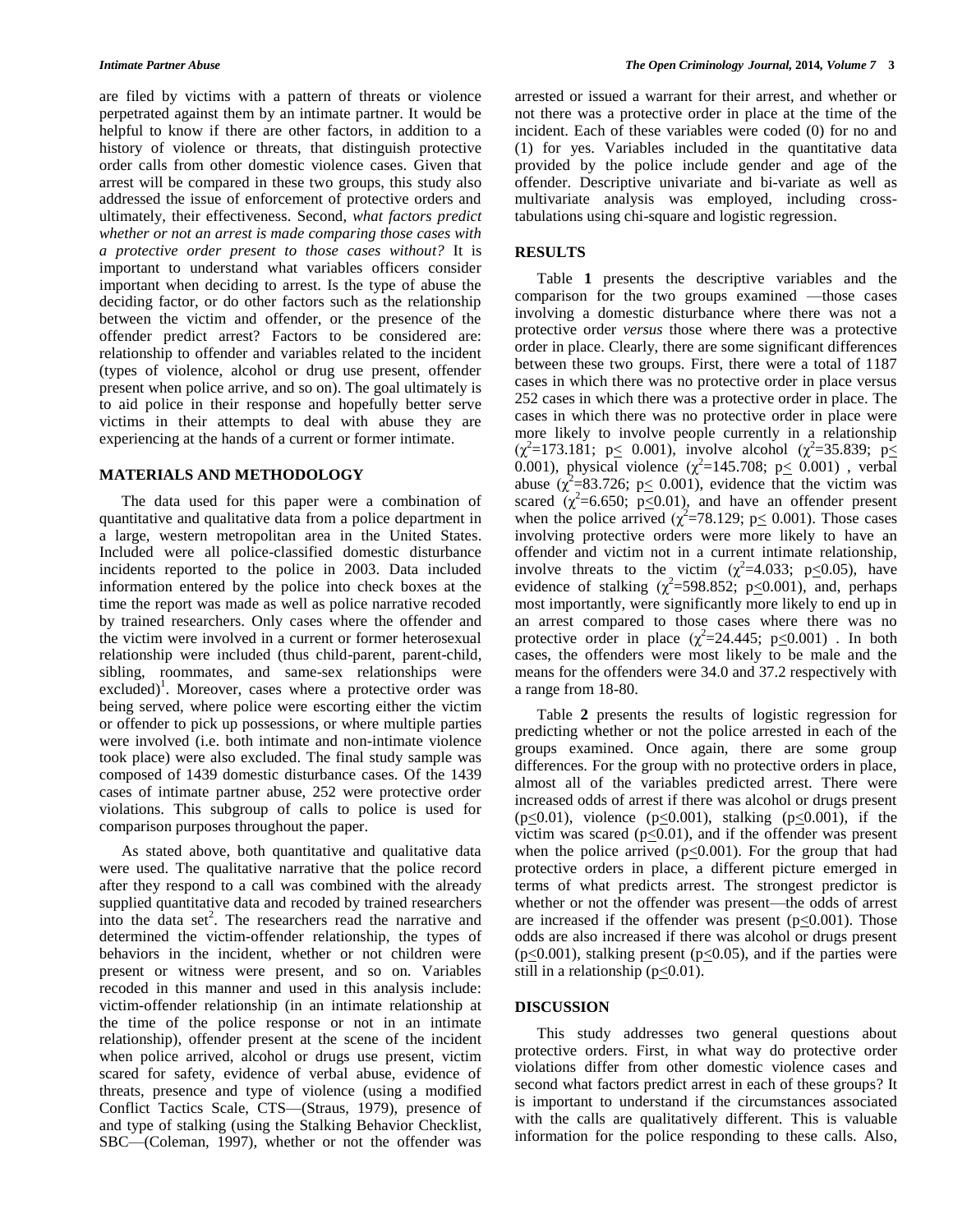| <b>Variable</b>                                             | No Protective Order (n=1187) | Protective Order (n=252)  | $\chi^2$               |
|-------------------------------------------------------------|------------------------------|---------------------------|------------------------|
| <b>Relationship Variables</b>                               |                              |                           |                        |
| Currently in a relationship                                 | 852 (71.6%)                  | 70 (27.8%)                | 173.181***             |
| <b>Demographic Variables</b><br>Male Offender<br>Age (mean) | 525 (85.2%)<br>34.0          | 186 (90.3%)<br>37.3       | 3.389                  |
| <b>Situational Variables</b>                                |                              |                           |                        |
| Offender Present at Scene<br>Alcohol/Drugs present          | 520 (43.8%)<br>252 (21.3%)   | 35 (13.9%)<br>$13(5.2\%)$ | 78.129***<br>35.839*** |
| Physical Violence at Incident                               | 557 (46.9%)                  | $15(6.0\%)$               | 145.708***             |
| Verbal Abuse                                                | 711 (59.9%)                  | 71 (28.3%)                | 83.726***              |
| Threats to Victim<br>Victim Scared                          | 201 (17.0%)<br>309 (26.1%)   | 56 (22.3%)<br>46 (18.3%)  | $4.033*$<br>$6.650**$  |
| <b>Evidence of Stalking</b>                                 | 174 (14.7%)                  | 229 (90.9%)               | 598.852***             |
| Arrest the Offender                                         | 115 (9.7%)                   | 52 (20.6%)                | 24.445***              |

#### **Table 1. Comparing no protective order in place to cases with a protective order.**

\*p<0.05, \*\*p<0.01, \*\*\*p<0.001

#### **Table 2. Logistic regression predicting arrest.**

|                              | <b>Model 1 No Protective Order</b> | <b>Model 2 Protective Order</b> |
|------------------------------|------------------------------------|---------------------------------|
|                              | B(SE)                              | B(SE)                           |
| <b>Relationship Variable</b> |                                    |                                 |
| Currently in Relationship    | 0.074(0.260)                       | $1.266(0.436)$ **               |
| <b>Situational Variables</b> |                                    |                                 |
| Offender present for police  | $1.858(0.250)$ ***                 | $4.134(0.652)$ ***              |
| Presence of drugs/alcohol    | $0.522(0.234)$ **                  | $3.067(0.815)$ ***              |
| Threats                      | 0.064(0.296)                       | 0.162(0.581)                    |
| Verbal Abuse                 | $-0.459(0.223)*$                   | $-0.611(0.569)$                 |
| Physical Violence            | $1.121(0.226)$ ***                 | $-0.187(1.053)$                 |
| Victim Scared                | $0.726(0.244)$ **                  | 0.442(0.556)                    |
| <b>Stalking</b>              | $1.261(0.337)$ ***                 | $2.347(0.931)*$                 |
| Pseudo R Squared             | 0.072                              | 0.316                           |

\*p<0.05, \*\*p<0.01, \*\*\*p<0.001

this in part, represents an attempt to measure how enforced and effective protective orders are—one of their purposes is to assure that the police are holding offenders accountable. Finally, it continues to be important to explore those variables that predict arrest in incidents involving domestic violence and harassment.

Differences did emerge between the two groups. Relationship variables indicated that protective order cases were less likely to involve a couple engaged in a current intimate relationship. This makes sense give that protective orders are usually filed against a former intimate at time of break-up or after the relationship has ended. In a very symbolic sense, protective orders signify to the offender that the relationship is over. The protective order group was less likely to have the offender present when police arrived. Many protective order violations involved harassment by phone or at a distance, and so the offender was not present in the vast majority of cases. This is problematic because police officers often use offender presence as a variable when deciding when to arrest (see below). Physical violence and verbal abuse were also less likely with the protective order group. Several explanations could be used to explain these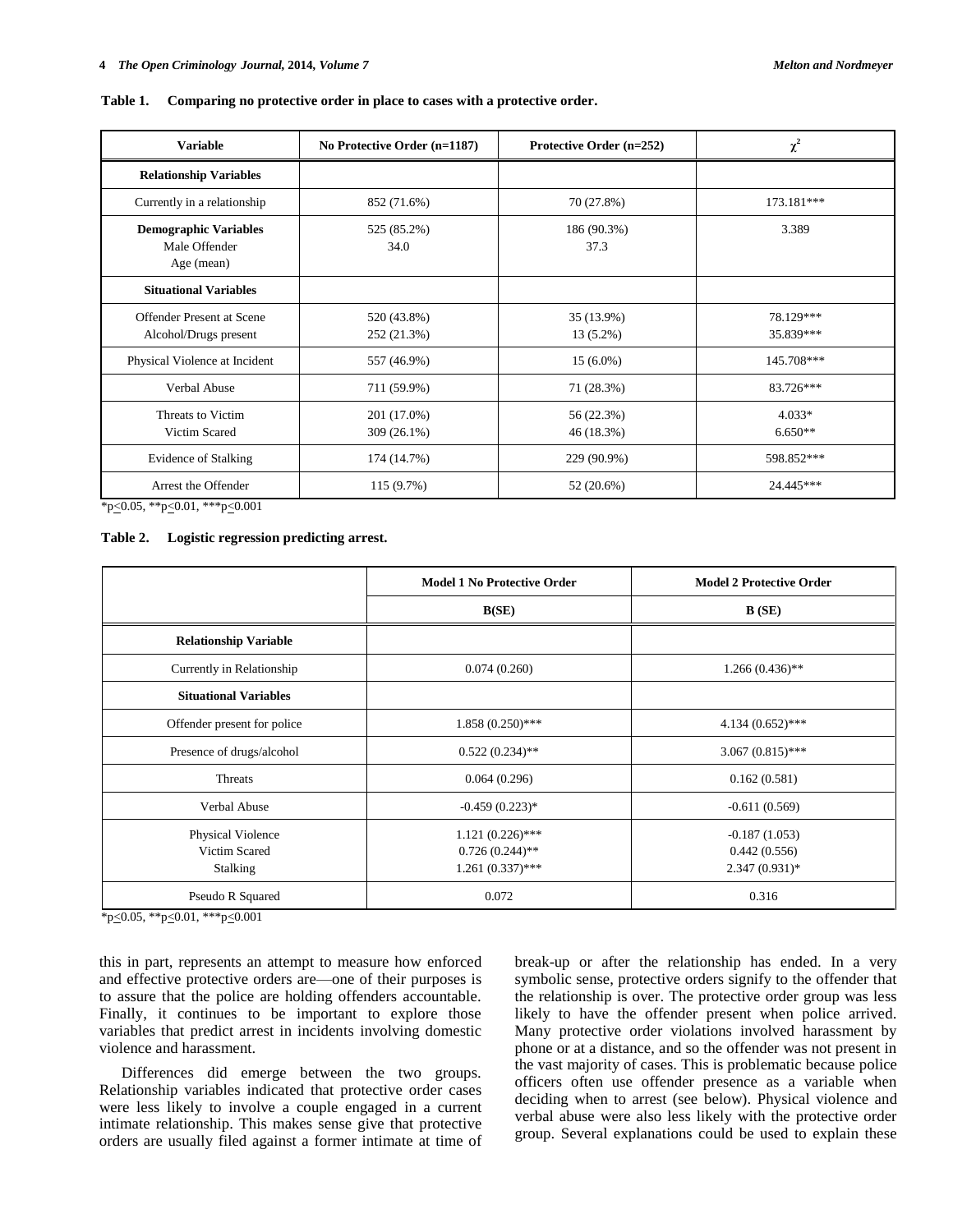findings. The offender may simply not have much physical access to the victim and may use other abusive methods to continue harassment when physical proximity is limited. In regards to verbal abuse, this study did find that victims in the protective order group were more likely than those not to experience threats. Once again, this can be part of an offender's new strategy when their physical access to the victim is taken away. Moreover, many victims are advised by police to record every incident with the offender and document it thoroughly. The documentation of threats might be a consequence of this practice. Also, given that the offenders in the protective order group already have a history of abuse and/or harassment against this victim, they may be more mindful of the law and their behavior is more controlled in an effort to instill fear in the victim but not land themselves in jail. It is not uncommon for abusive patterns to adapt to new circumstances. Arrest was more likely among the protective order group. This indicates that police officers may be enforcing protective orders. This indicates that in some ways protective orders are achieving at least one of their purposes. However, although the rates were double that of non-protective order violation calls, only one-fifth of all protective order violations resulted in an arrest. This finding has some major implications. First, for the offender, protective orders may not have a deterrent effect. Deterrence theory argues that for a behavior to stop (or be deterred) action by police must be swift and certain. In the vast majority of cases, neither of these requirements is met. The offender may then feel that protective orders are meaningless or that they are simply a piece of paper if they are not enforced. If arrest is uncertain and even unlikely in the majority of cases, protective orders will not have a deterrent effect on the offender. Furthermore, this problem is exacerbated when police fail to go after the offender as noted above. Then the punishment is neither swift nor certain. There are also implications on the part of the victim of protective order violations. If protective orders do not deter the offender from unwanted contact, and the police fail to enforce the orders once they have been issued by a judge, then it is likely that victims will not view the police as helpful and may not utilize the criminal justice system to prevent further violence.

The second research question asked what factors predict arrest in protective order cases versus non-protective order cases. To address this question, logistic regression was used with arrest as the outcome. Once again demographic characteristics, relationship, and situational variables were analyzed and some differences emerged. Where there was no protective order in place, the following variables predicted arrest: offender present, presence of alcohol or drug use, physical violence, if the victim was scared, and if there was stalking at the incident. For the protective order group, the following variables predicted arrest: victim-offender relationship, offender presence, presence of alcohol or drugs, and whether stalking behaviors were present. The finding about offender present in both groups is important. Other research has also found that having the offender present when police arrive increases the likelihood of arrest (Feder, 1999; Hirschel & Buzawa, 2013; Ho, 2000). It is possible that officers do not want to put the additional time and personnel into finding offenders who flee the scene or harass

from a distance. However, this finding is particularly important given that the offender is significantly *not likely* to be present when a protective order is violated. This means that officers must be trained to utilize other variables in determining whether an arrest needs to be pursued or a warrant needs to be issued. Presence of offender at the scene should not be the strongest predictor of police action. The data indicates for both groups that the presence of drugs or alcohol to be a predictor of arrest. Previous research is mixed on drugs or alcohol as a predictor of arrest. Some studies find it contributes to arrest (Berk & Loseke, 1980; Mignon & Holmes, 1995) and others find it does not predict arrest (Erez, 1986; Feder, 1999; Ho, 2000). This inconsistency could be based on officers' own perception of alcohol as a contributor to domestic violence or departmental training could also play a role. In one study (Mignon & Holmes, 1995) some departments reported a 100% arrest rates with alcohol use, others reported a 0% arrest rate. Finally, some significant variables predicted arrest in the non-protective order group that were not predictive in the protective order group—namely physical violence and whether or not the victim is scared. The presence of stalking did predict arrest in both groups. Interestingly, while the presence of verbal abuse was not a significant predictor of arrest with protective order violations, police were significantly less likely to arrest if there was verbal abuse but no protective order in place. This could indicate that police do not take as seriously cases involving verbal abuse where there is perhaps no obvious evidence of prior abuse. Having a protective order in place might signify to the police that there is at least a history of abuse.

Several policy implications emerge from this study. As mentioned earlier, police were more likely to make an arrest when a protective order was violated. This indicates that regardless of the effect of protective orders on recidivism (not explored in this paper), protective orders do have the effect of increasing the chances of police arrest in domestic violence situations. However, the vast majority of protective order violations *did not* lead to arrest. This may have implications for victims who are using the orders as protection and offenders who may not view the orders as a real threat. Police officers also made arrests based on whether or not the offender was present. Additional training and resources are needed to ensure that police do not use convenience or lack of resources as a reason to not follow through on these complaints. Finally, alcohol use was found to increase the arrest rate. It is possible that alcohol may reduce offender inhibitions and lead them to seek out their victims. Previous research has shown an indirect relationship between alcohol and abuse behaviors. Alcohol use itself does not cause violence, but may lessen the inhibitions of the offender. Police decision-making involves the officer's perception of the situation and alcohol use in this sample and may have led officers to perceive an increased threat to the victim.

## **CONCLUSION**

Using police data to understand domestic violence has some limitations. The major limitation is that the data is dependent not only on *what* gets reported (i.e. much domestic violence is never reported), but also on *how* it gets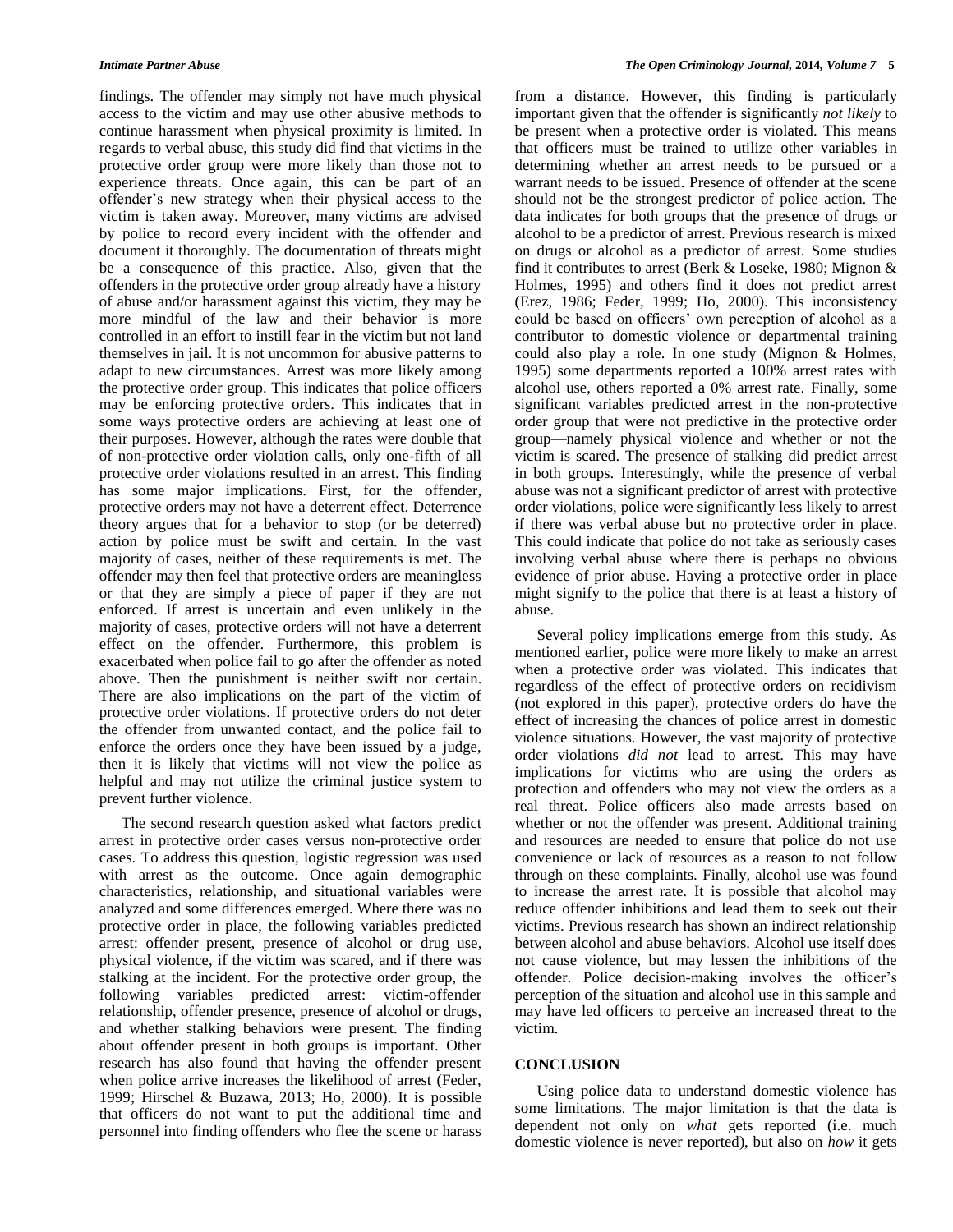reported by the responding officer. Police reports rely exclusively on an officer's report of the incident and are dependent on several factors such as the officer's reporting style, who was present at the time the police arrived and who the police interviewed. Some police narratives are very brief and others included very detailed information. For example, regarding reports that are more detailed, this does not necessarily mean that certain behaviors did not occur at the incident, it may just mean that certain police officers did not ask about them. One example would be drug or alcohol use present at the scene. The data is dependent upon the officers making note of this. This may only happen if it is obvious or one of the parties interviewed mentions it, but that does not necessarily mean that it was not present. Relatedly, police arrive after the incident has occurred, so they must recreate the incident in their notes based on information they receive from the victim, offender, and any witnesses. But, not all participants in a domestic incident are present when police arrive. In around half of all domestic calls the offender was not present when police arrived. Therefore, some of the reports may be recorded from the victim's perspective only. It should be noted that many variables are missing from the police data (i.e. offender/victim race/ethnicity, income, employment, etc…). Thus, these variables are not included in the analysis. Finally, while examining this issue using police reports and determining important relationships and correlations is important, it also is crucial to find out from police officers what they perceive themselves to use when determining action in domestic violence cases. Thus, future research on this issue very much needs to include the police voice. Police officers themselves are an important resource that should be used in an effort to fully understand police response to domestic violence. Regardless of the above limitations, it is important to empirically determine how police officers respond to domestic violence calls, in particular protective order violations. Police officers make the decision to arrest or not arrest involved parties at the scene, and it is crucial to know what factors come into play when police decide to arrest. Police data continue to be an important data source; they are a good source for understanding cases that come to the attention of the police, how police view and report cases, and the actions that the police take in dealing with domestic disputes.

In conclusion, all calls for domestic violence need to be taken seriously by law enforcement. Calls for protective order violations involve unique circumstances and should signal an increased risk for the victim. This study shows that police may take these violations more seriously than other domestic calls, although the overall arrest rate for this group was still low. To be more effective, arrest should be swift and certain. Neither of these requirements is met. Instead, offender presence was the greatest determining factor of arrest. In the end, calls for protective order violations and intimate partner abuse without a protective order in place both need an appropriate and adequate response.

## **NOTES**

<sup>1</sup>IRB (#12110) approval was granted to study those over 18.

<sup>2</sup>Over the course of the project, ten researchers/coders were involved in the coding of the qualitative data. Each coder received extensive training and a detailed codebook including a modified CTS and SBC scales. The coders met weekly to discuss cases and issues and were in constant contact *via* email. The first author closely supervised and checked the coders' work to ensure intercoder reliability.

## **CONFLICT OF INTEREST**

The authors confirm that this article content has no conflict of interest.

#### **ACKNOWLEDGEMENTS**

Declared none.

#### **REFERENCES**

- Bachman, R. & Coker, A. (1995). Police involvement in domestic violence: The interactive effects of victim injury, offender's history of violence, and race. *Violence and Victims, 10*(2), 91-106.
- Belknap, J. (1995). Law enforcement officers' attitudes about the appropriate responses to woman battering. *International Review of Victimology, 4*, 47-62.
- Berk, S.F. & Loseke, D.R. (1980). "Handling" family violence: Situational determinants of police arrest in domestic disturbances. *Law and Society Review*, *15*(2), 317-346.
- Bui, H'2 .N. (2001). Domestic violence victims' behavior in favor of prosecution. *Women and Criminal Justice*, *12*(4), 51-76.
- Carlson, M.J., Harris, S.D. & Holden, G.W. (1999). Protective orders and domestic violence: Risk factors for re-abuse. *Journal of Family Violence*, *14*(2), 205-226.
- Chappell, A.T., MacDonald, J.M. & Manz, P.W. (2006). The organizational determinants of police arrest decisions. *Crime and Delinquency*, *52*, 287-306.
- Chaudhuri, M. & Daly, K. (1992). Do restraining orders help? Battered women's experience with male violence and legal process. In: Buzawa & Buzawa (Eds.), *Domestic violence: The changing criminal justice response* (pp. 227-252). Westport, CN: Auburn House.
- Coleman, F.L. (1997). Stalking behavior and the cycle of violence. *Journal of Interpersonal Violence*, *12* (3), 420-432.
- Dichter, M.E., Marcus, S.C., Morabito, M.S. & Rhodes, K.V. (2011). Explaining the IPV arrest decision: Incident, agency, and community factors. *Criminal Justice Review*, *36*(22), 22-39.
- Diviney, C.L., Parekh, A. & Olson, L.M. (2009). Outcomes of civil protective orders: Results from one state. *Journal of Interpersonal Violence*, *24*, 1209-1221.
- Eigenberg, H.M. (2001). *Woman battering in the United States: Till death do us part*. Illinois: Waveland Press, Inc.
- Eitle, D. (2005). The influence of mandatory arrest policies, police organizational characteristics, and situational variables on the probability of arrest in domestic violence cases. *Crime & Delinquency, 51*(4), 573-597.
- Erez, E. (1986). Intimacy, violence, and the police. *Human Relations*, *39*(3), 265-281.
- Feder, L. (1999). Police handling of domestic calls: An overview and further investigation. *Women and Criminal Justice*, *10*(2), 49-68.
- Finn, M.A., Blackwell, B.S., Stalans, L.J., Studdard, S. & Dugan, L. (2004). Dual arrest decisions in domestic violence cases: The influence of departmental policies. *Crime and Delinquency, 50*, 565-89.